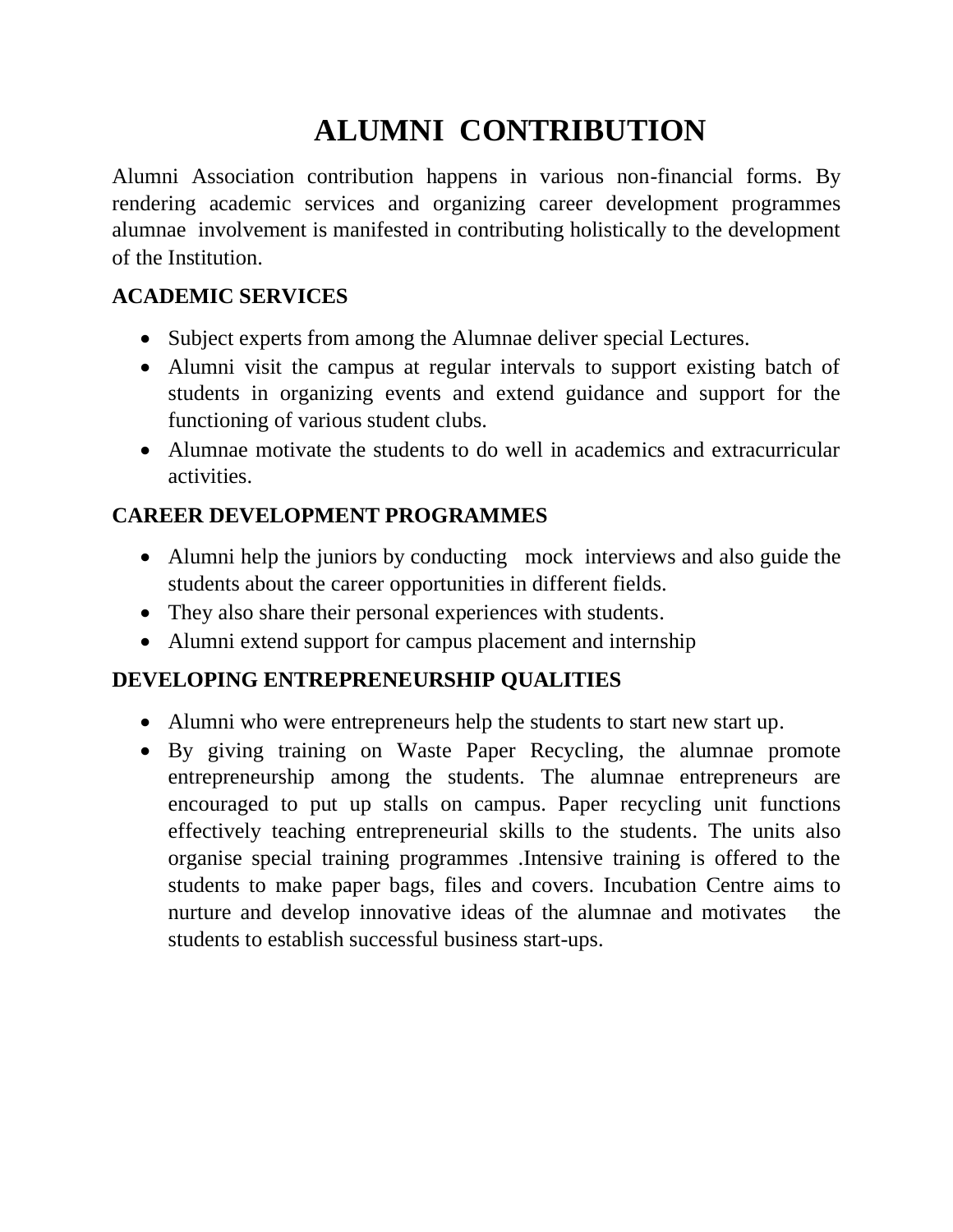

Alumnae addressing the students about the career opportunities



Principal in-charge, Dr. K. Mullai giving a motivating talk to the students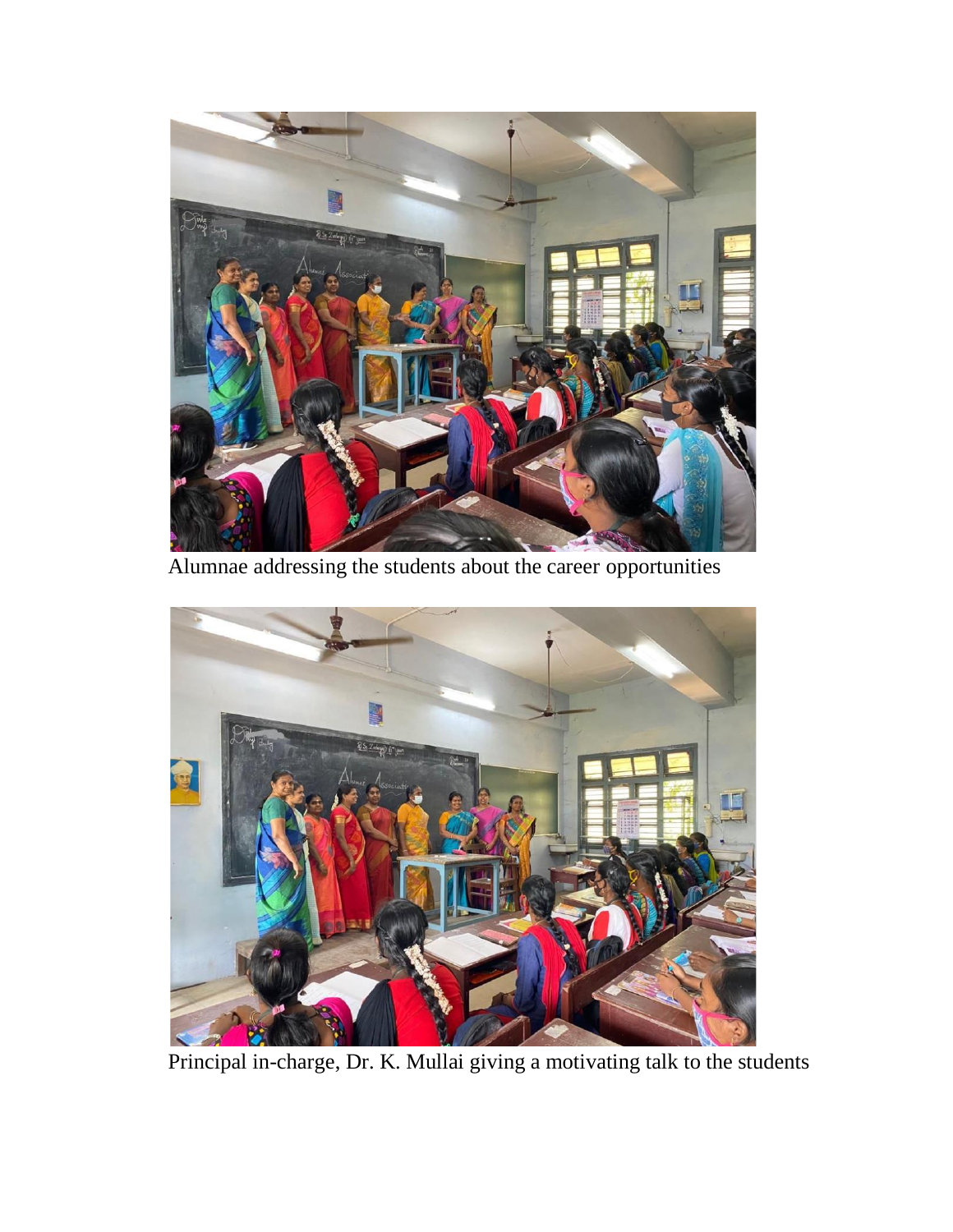

Alumna Dr. A. Ambika delivering a special lecture



Alumna Dr. R. Prema latha addressing the student about career opportunities.